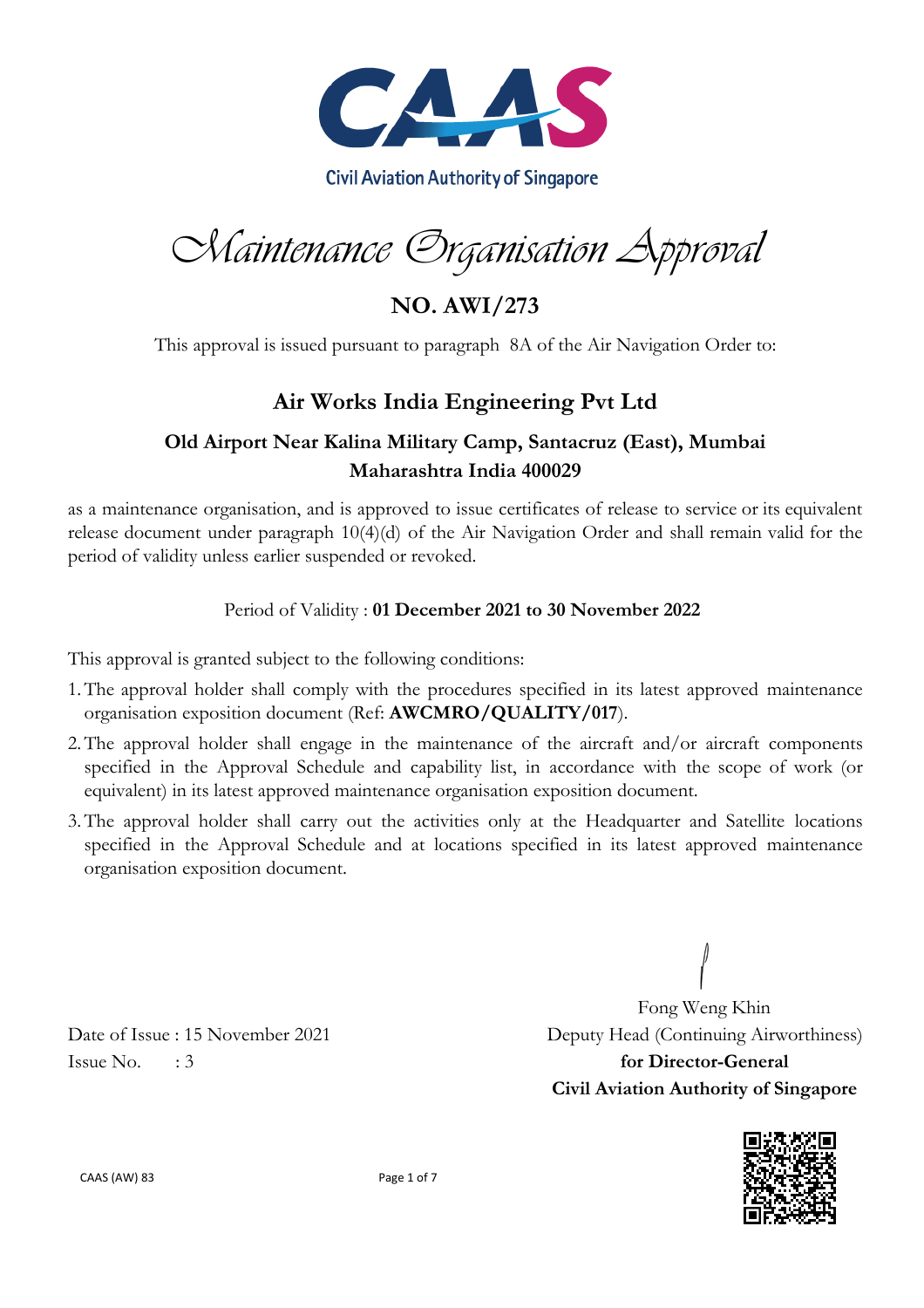

### Organisation : **Air Works India Engineering Pvt Ltd Commercial MRO**

Approval No. : **AWI/273**

Headquarter Location : Maintenance Location :

Thally Road, Belagondapalli, Krishnagiri District, Hosur, Tamil Nadu, India 635114

House No: 21-59/1/10, New Huda Colony RB Nagar, Shamshabad, Hyderabad, Telangana, India 501218

| <b>Class</b> | Rating                    | Limitations                         |
|--------------|---------------------------|-------------------------------------|
| Aircraft     | A1LM-Line Maintenance for | Scope of work as specified in the   |
|              | Aeroplanes above 5,700kg  | Maintenance Organisation Exposition |

 Date of Issue : 15 November 2021 Issue No.  $\therefore$  3

CAAS (AW) 83 Page 2 of 7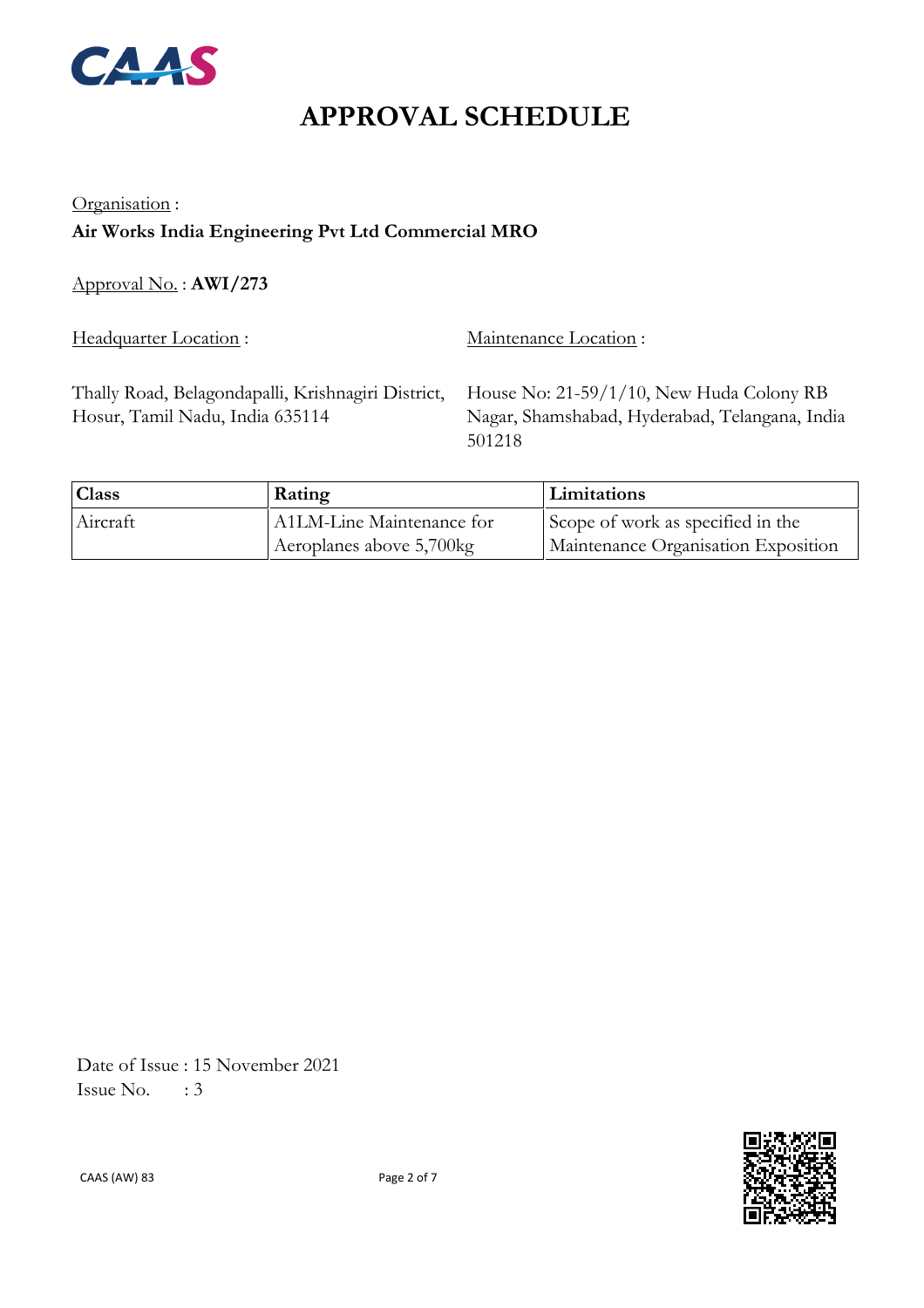

### Organisation : **Air Works India Engineering Pvt Ltd Commercial MRO**

Approval No. : **AWI/273**

Headquarter Location : Maintenance Location :

Thally Road, Belagondapalli, Krishnagiri District, Hosur, Tamil Nadu, India 635114

Ground Floor, Line Maintenance Building Anna International Airport, Chennai, Tamil Nadu, India 600027

| <sup>1</sup> Class | Rating                    | Limitations                         |
|--------------------|---------------------------|-------------------------------------|
| Aircraft           | A1LM-Line Maintenance for | Scope of work as specified in the   |
|                    | Aeroplanes above 5,700kg  | Maintenance Organisation Exposition |

 Date of Issue : 15 November 2021 Issue No.  $\therefore$  3



CAAS (AW) 83 Page 3 of 7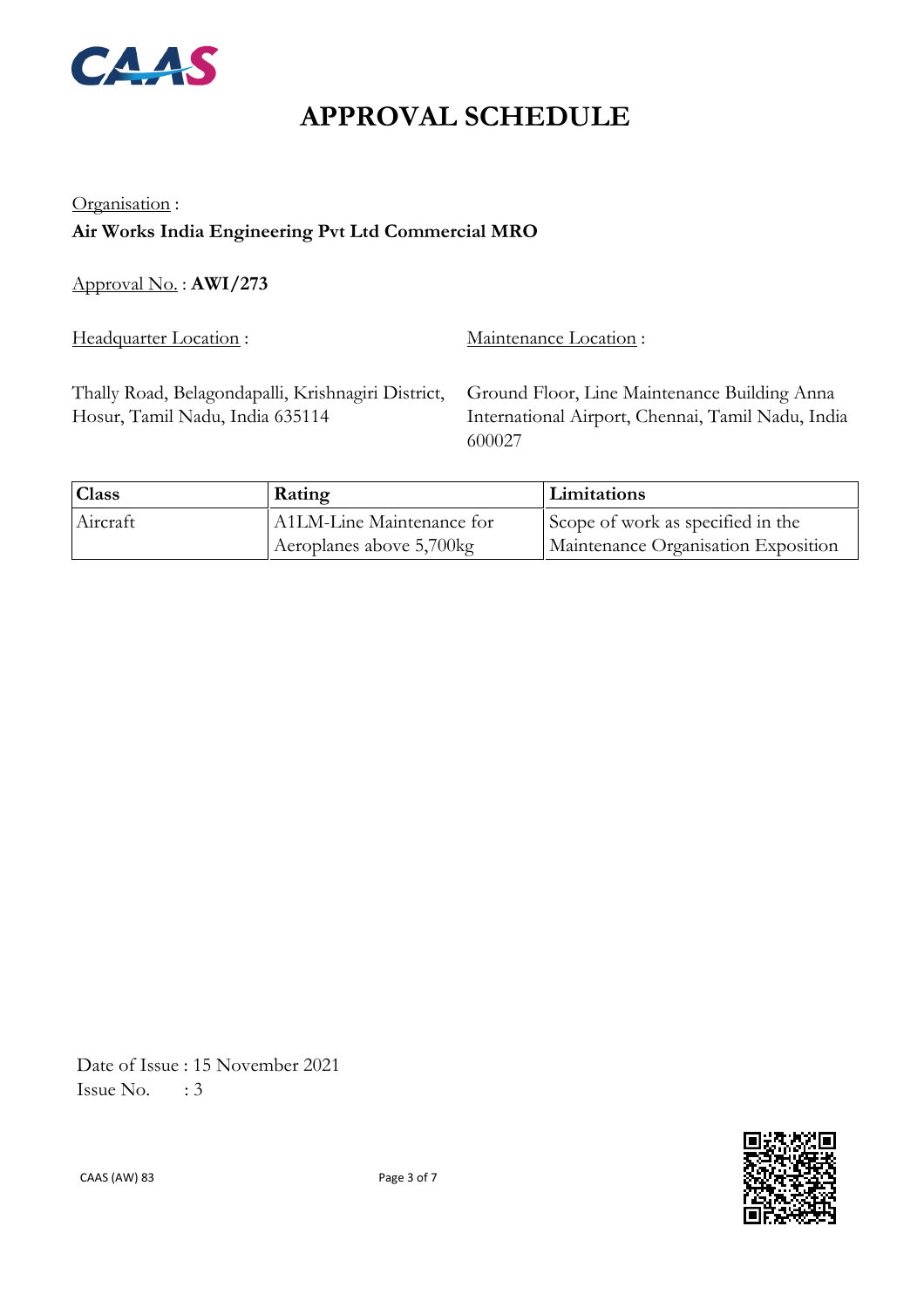

### Organisation : **Air Works India Engineering Pvt Ltd Commercial MRO**

Approval No. : **AWI/273**

Headquarter Location : Maintenance Location :

Thally Road, Belagondapalli, Krishnagiri District, Hosur, Tamil Nadu, India 635114

Old Terminal Building, Trichy International Airport, Trichy, Tamil Nadu, India 620007

| <b>Class</b> | Rating                    | Limitations                         |
|--------------|---------------------------|-------------------------------------|
| Aircraft     | A1LM-Line Maintenance for | Scope of work as specified in the   |
|              | Aeroplanes above 5,700kg  | Maintenance Organisation Exposition |

 Date of Issue : 15 November 2021 Issue No.  $\therefore$  3



CAAS (AW) 83 Page 4 of 7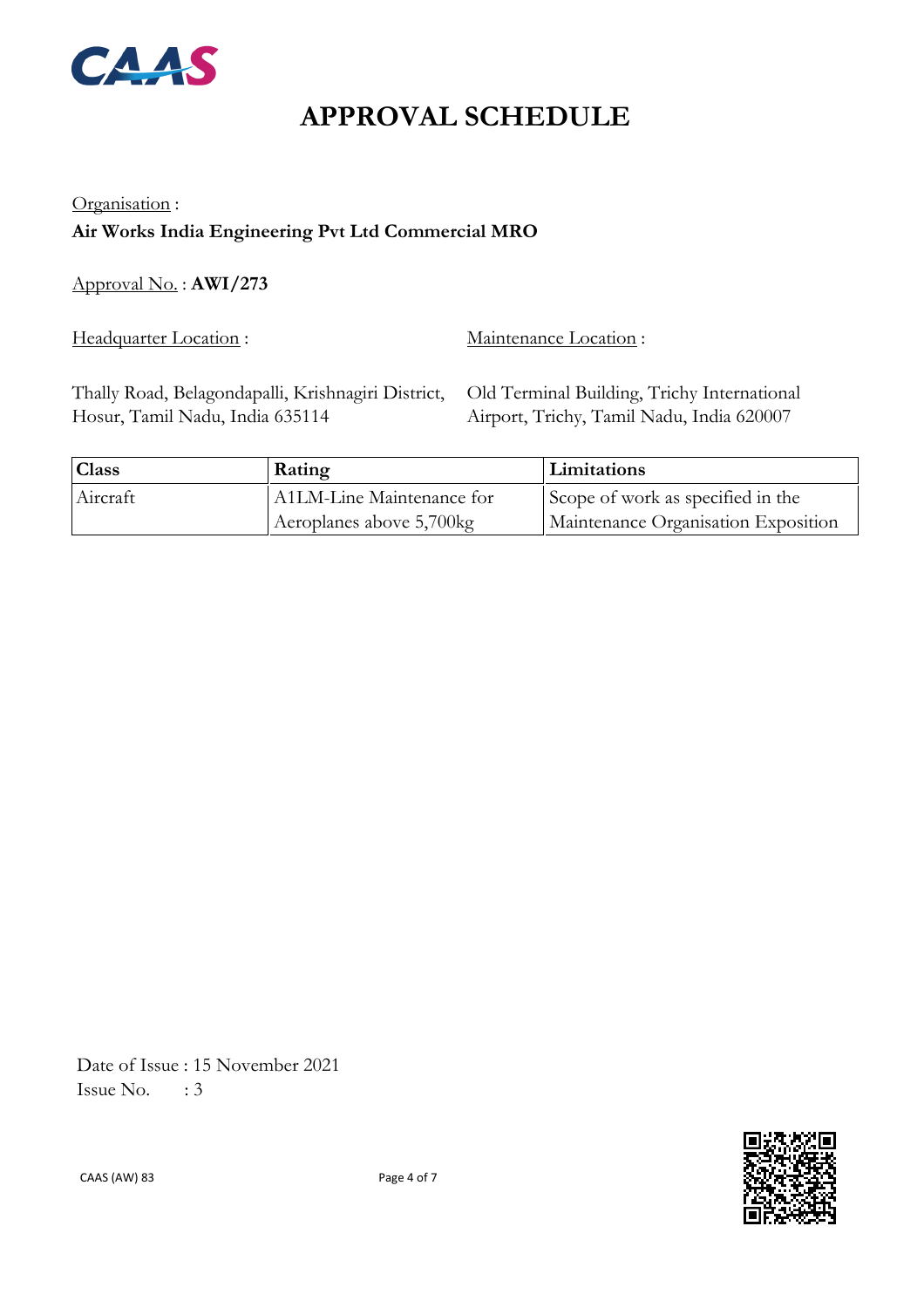

#### Organisation : **Air Works India Engineering Pvt Ltd Commercial MRO**

Approval No. : **AWI/273**

Headquarter Location : Maintenance Location :

Thally Road, Belagondapalli, Krishnagiri District, Hosur, Tamil Nadu, India 635114

No. 32, Alpha 3-Airline Building, 1st Floor, Bengaluru International Airport Limited, Devanahalli, Bengaluru, Karnataka, India 560300

| <b>Class</b> | Rating                    | Limitations                         |
|--------------|---------------------------|-------------------------------------|
| Aircraft     | A1LM-Line Maintenance for | Scope of work as specified in the   |
|              | Aeroplanes above 5,700kg  | Maintenance Organisation Exposition |

 Date of Issue : 15 November 2021 Issue No.  $\therefore$  3

CAAS (AW) 83 Page 5 of 7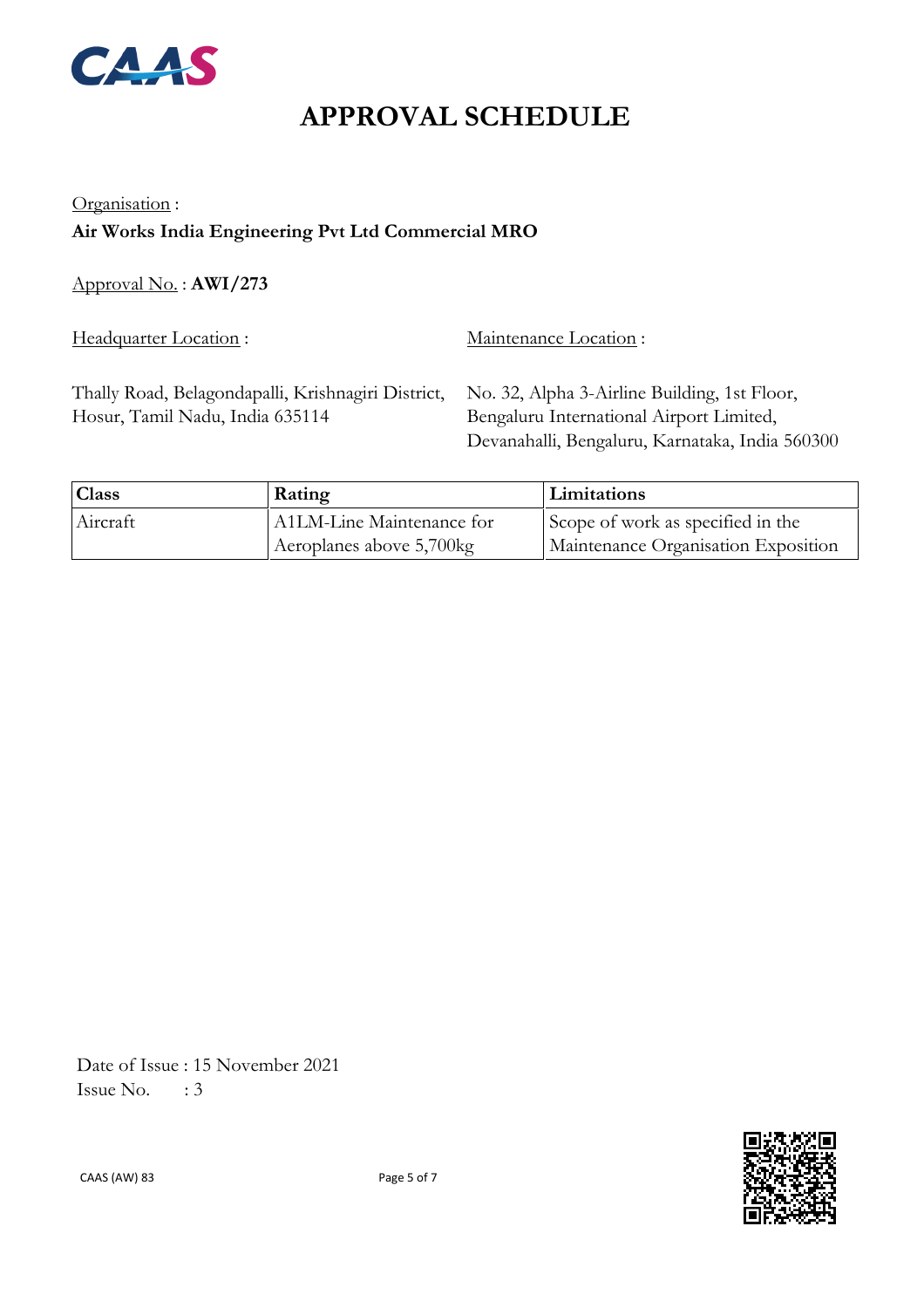

#### Organisation : **Air Works India Engineering Pvt Ltd Commercial MRO**

Approval No. : **AWI/273**

Headquarter Location : Maintenance Location :

Thally Road, Belagondapalli, Krishnagiri District, Hosur, Tamil Nadu, India 635114

Commercial MRO, Air Side Operations area, Near Cargo complex, Coimbatore International Airport, Coimbatore, Tamil Nadu, India 641014

| <sup>1</sup> Class | Rating                    | Limitations                         |
|--------------------|---------------------------|-------------------------------------|
| Aircraft           | A1LM-Line Maintenance for | Scope of work as specified in the   |
|                    | Aeroplanes above 5,700kg  | Maintenance Organisation Exposition |

 Date of Issue : 15 November 2021 Issue No.  $\therefore$  3